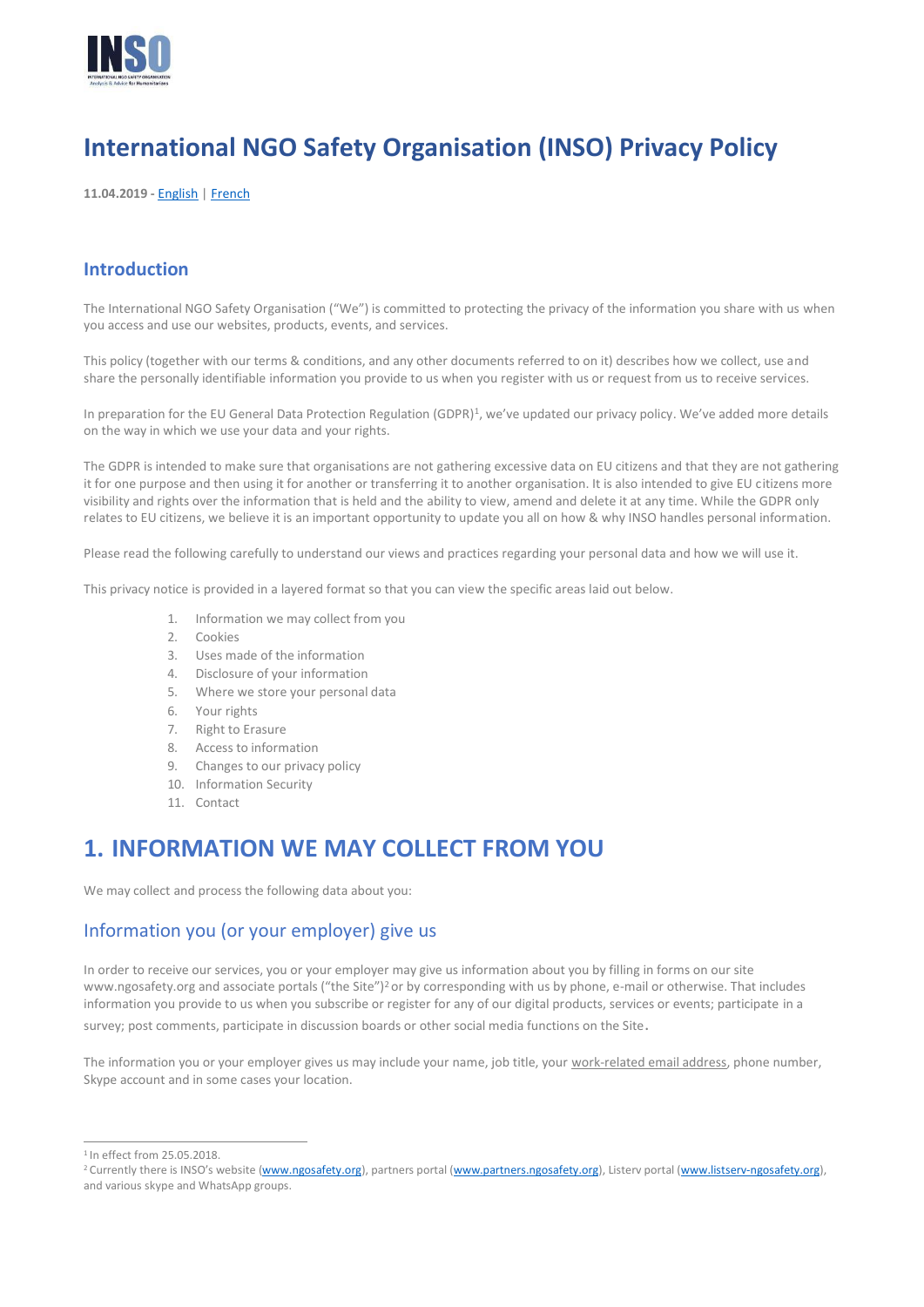

#### Information we collect about you.

Regarding each of your visits to the Site we may automatically collect the following information:

Technical information, including the Internet protocol (IP) address used to connect your computer to the Internet, your login timings, browser type and version, time zone setting, browser plug-in types and versions, operating system and platform, and other request header information;

Information about your visit, including the full Uniform Resource Locators (URL) clickstream to, through and from the Site (including date and time); services you viewed or searched for; page response times, download errors, length of visits to certain pages, page interaction information (such as scrolling, clicks, and mouse-overs), and methods used to browse away from the page.

Once you have registered, a profile is created for you. We keep your profile up to date by adding information about your registrations or subscriptions, the content you access, how you interact with our services, and alike. To offer you a more consistent and personalized experience in your interactions with us, information collected through our sit[e www.ngosafety.org](http://www.ngosafety.org/) ("the Site") may be combined with information obtained through our associate portals.

#### Information we receive from other sources.

We may receive information about you if you use any of the other websites we operate or the other services we provide.

We may receive information about you from external sources that are not affiliated with INSO and add that to the information you have provided to us. For example, your employer may update your member registration profile. We will seek your consent on any updated information about you.

We are also working closely with third parties (including, for example, sub-contractors in technical and delivery services, analytics providers, search information providers) and may receive technical information about you from them. This information might be public information or data you provided to others with authorisations to share it with third parties. For example, our bulk email provider, Sendgrid, will provide information on whether email delivery to you has been successful.

## **2. COOKIES**

A cookie is a small piece of data that is sent to your browser from a web server and stored on your computer's hard drive. A cookie can not be used to read data off your hard disk nor can it read cookie files created by other sites. The use of a cookie is in no way linked to any personally identifiable information (PII) you provided while on the Site. We use cookies to improve your experience on the site, for example, by setting a cookie on your browser, you would not have to log in with a password more than once, thereby saving time.

You can choose whether to accept cookies by changing the settings of your browser. You can reset your browser to refuse all cookies or allow your browser to show you when a cookie is being sent. If you reject the cookies on the Site, you may still be able to use the Site, but your use shall be limited to certain minimal functionality. One drawback to this is that the user may be limited in some areas of our Site or limited to certain functions of the Site.

### **3. USES MADE OF THE INFORMATION**

We use information held about you in the following ways:

#### Information you give us and we collect about you

We will use this information:

To carry out our obligations arising from our mandate and to provide you with the information, products and services that you request from us and registered with us for;

To comprise your member registration profile on the Site, the content of which will be available to staff of INSO. Your member registration profile will usually include your name, job title, your work-related email address, phone number, Skype account and in some cases the location.

To notify you about changes to the Site or the services offered by us;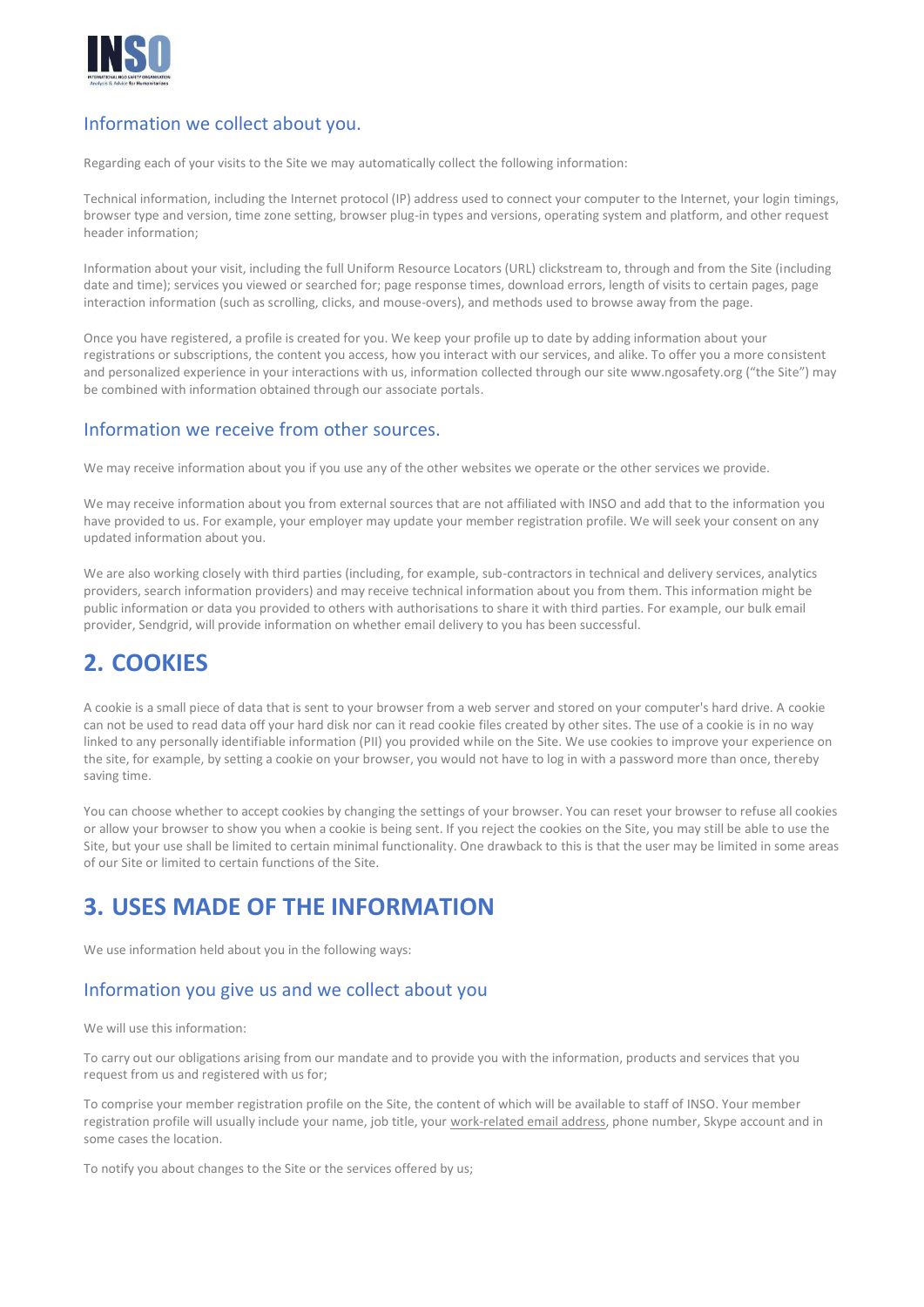

To ensure that content from the Site is presented in the most effective manner for you and for your computer.

To send notices or otherwise manage your member registration profile, respond to requests, inquiries, comments or concerns.

To administer the Site and for internal operations, including troubleshooting, data analysis, testing, research, statistical and survey purposes;

To allow you to participate in interactive features of the Site, when you choose to do so;

As part of our efforts to keep the Site safe and secure;

To measure or understand the effectiveness of services we deliver to you.

### **4. DISCLOSURE OF YOUR INFORMATION**

We may share your personal information with any employee of our organisation.

We may disclose your personal information to third parties, if we are under a duty to disclose or share your personal data to comply with any legal obligation; or to protect the rights, property, or safety of INSO, our members, or others.

### **5. WHERE WE STORE YOUR PERSONAL DATA**

All data will be collected and held using cloud services located within the European Union and the European Economic Area or other territory complying with the legal and technical guidelines laid down for handling data by the European Union and will only be used for the specific purpose for which it was intended and to which you consented. It will not be used for any other purpose whatsoever. Any personal data we hold on you will be deleted or updated upon request and any inaccurate or misleading data held will be changed or deleted upon your request.

All information you provide to us is stored on our secure cloud servers. All Sites operated by INSO are protected with SSL encryption technology. Where we have given you (or where you have chosen) a password which enables you to access the member areas of the Site, you are responsible for keeping this password confidential. We ask you not to share a password with anyone.

Unfortunately, the transmission of information via the internet is not completely secure. Although we will do our best to protect your personal data, we cannot guarantee the security of your data transmitted to the Site; any transmission is at your own risk. Once we have received your information, we will use strict procedures and security features to try to prevent unauthorised access.

Your details are securely stored on our system and in our database. By providing personal details during your registration you are consenting to the use of those details for the purposes of identifying you as a unique user.

## **6. YOUR RIGHTS**

The Site may, from time to time, contain links to and from the websites of our partner networks. If you follow a link to any of these websites, please note that these websites have their own privacy policies and that we do not accept any responsibility or liability for these policies. Please check these policies before you submit any personal data to these websites.

You may opt-out of our email lists by following the directions at the bottom of our emails. Please note that INSO has several lists and products and we allow you to opt-out selectively. To remove a specific email address from all INSO communications, you may send a request t[o info@ngosafety.org. I](mailto:info@ngosafety.org)f you wish to remove your email address only from a specific list or service, please use the opt-out mechanism provided in emails you receive from such a list or service.

If you believe the information we have about you needs to be updated, please contact us so we can keep your information accurate. Any data that is no longer needed for the purposes specified in 'Information we collect about you' will be deleted. If at any point you wish for INSO to delete information about you, you can contact us at [info@ngosafety.org.](mailto:info@ngosafety.org)

## **7. RIGHT TO ERASURE**

You have the right to have your personal data deleted and no longer processed where the personal data is no longer necessary in relation to the purposes for which they are collected or otherwise processed. Should you wish to exercise this right, you may send a reques[t to info@ngosafety.org. Y](mailto:info@ngosafety.org)our request will be processed within 72 hours.